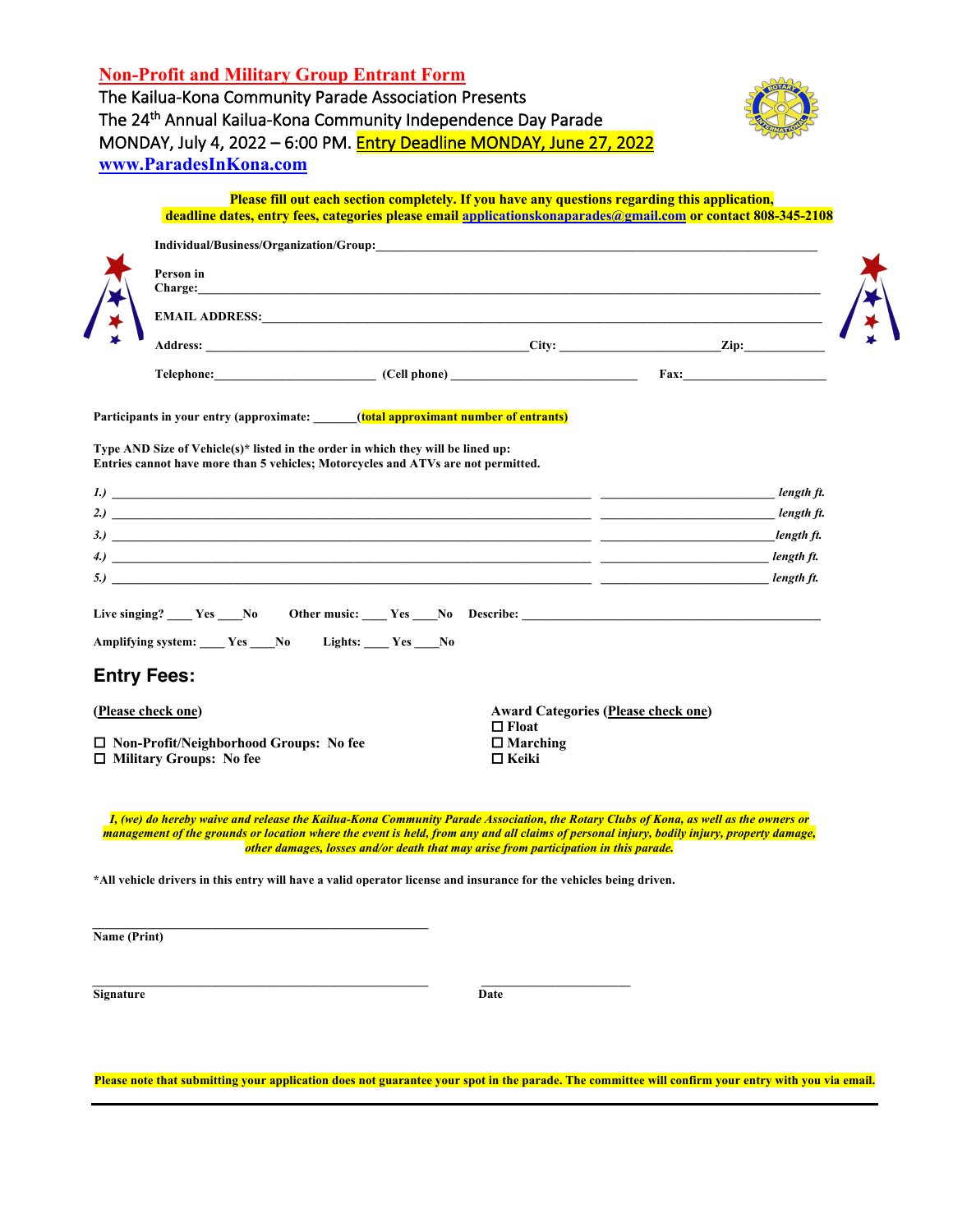**The 25th Annual Kailua-Kona Community Independence Day Parade Monday, July 4th, 2022 – 6:00 PM**

## **Parade Theme: A SALUTE TO OUR HOMETOWN HEROES**

## SCRIPT FOR ANNOUNCER

**(Please type or print legibly, or please forward as an email attachment)**

Name of Entry

**Please provide a 30 second script or provide key bullet points to be mentioned and we will write the script for you. Key points to consider, whether you write the script or supply bullet points: Name of organization, purpose, what's special about your organization, detail about individuals or vehicles in the entry.**

**\_\_\_\_\_\_\_\_\_\_\_\_\_\_\_\_\_\_\_\_\_\_\_\_\_\_\_\_\_\_\_\_\_\_\_\_\_\_\_\_\_\_\_\_\_\_\_\_\_\_\_\_\_\_\_\_\_\_\_\_\_\_** 

**\_\_\_\_\_\_\_\_\_\_\_\_\_\_\_\_\_\_\_\_\_\_\_\_\_\_\_\_\_\_\_\_\_\_\_\_\_\_\_\_\_\_\_\_\_\_\_\_\_\_\_\_\_\_\_\_\_\_\_\_\_\_** 

**\_\_\_\_\_\_\_\_\_\_\_\_\_\_\_\_\_\_\_\_\_\_\_\_\_\_\_\_\_\_\_\_\_\_\_\_\_\_\_\_\_\_\_\_\_\_\_\_\_\_\_\_\_\_\_\_\_\_\_\_\_\_** 

**\_\_\_\_\_\_\_\_\_\_\_\_\_\_\_\_\_\_\_\_\_\_\_\_\_\_\_\_\_\_\_\_\_\_\_\_\_\_\_\_\_\_\_\_\_\_\_\_\_\_\_\_\_\_\_\_\_\_\_\_\_\_** 

**\_\_\_\_\_\_\_\_\_\_\_\_\_\_\_\_\_\_\_\_\_\_\_\_\_\_\_\_\_\_\_\_\_\_\_\_\_\_\_\_\_\_\_\_\_\_\_\_\_\_\_\_\_\_\_\_\_\_\_\_\_\_** 

**\_\_\_\_\_\_\_\_\_\_\_\_\_\_\_\_\_\_\_\_\_\_\_\_\_\_\_\_\_\_\_\_\_\_\_\_\_\_\_\_\_\_\_\_\_\_\_\_\_\_\_\_\_\_\_\_\_\_\_\_\_\_** 

**\_\_\_\_\_\_\_\_\_\_\_\_\_\_\_\_\_\_\_\_\_\_\_\_\_\_\_\_\_\_\_\_\_\_\_\_\_\_\_\_\_\_\_\_\_\_\_\_\_\_\_\_\_\_\_\_\_\_\_\_\_\_** 

**\_\_\_\_\_\_\_\_\_\_\_\_\_\_\_\_\_\_\_\_\_\_\_\_\_\_\_\_\_\_\_\_\_\_\_\_\_\_\_\_\_\_\_\_\_\_\_\_\_\_\_\_\_\_\_\_\_\_\_\_\_\_** 

**\_\_\_\_\_\_\_\_\_\_\_\_\_\_\_\_\_\_\_\_\_\_\_\_\_\_\_\_\_\_\_\_\_\_\_\_\_\_\_\_\_\_\_\_\_\_\_\_\_\_\_\_\_\_\_\_\_\_\_\_\_\_** 

**\_\_\_\_\_\_\_\_\_\_\_\_\_\_\_\_\_\_\_\_\_\_\_\_\_\_\_\_\_\_\_\_\_\_\_\_\_\_\_\_\_\_\_\_\_\_\_\_\_\_\_\_\_\_\_\_\_\_\_\_\_\_** 

**\_\_\_\_\_\_\_\_\_\_\_\_\_\_\_\_\_\_\_\_\_\_\_\_\_\_\_\_\_\_\_\_\_\_\_\_\_\_\_\_\_\_\_\_\_\_\_\_\_\_\_\_\_\_\_\_\_\_\_\_\_\_** 

**\_\_\_\_\_\_\_\_\_\_\_\_\_\_\_\_\_\_\_\_\_\_\_\_\_\_\_\_\_\_\_\_\_\_\_\_\_\_\_\_\_\_\_\_\_\_\_\_\_\_\_\_\_\_\_\_\_\_\_\_\_\_** 

**\_\_\_\_\_\_\_\_\_\_\_\_\_\_\_\_\_\_\_\_\_\_\_\_\_\_\_\_\_\_\_\_\_\_\_\_\_\_\_\_\_\_\_\_\_\_\_\_\_\_\_\_\_\_\_\_\_\_\_\_\_\_**

*The Independence Parade Committee extends its warm aloha for your involvement and participation*

**Application Delivery Options**

**EMAIL-Groups exempt from fees may attach and email their application to** *applicationskonaparades@gmail.com*

**USPS MAIL- Postmark no later than 6/25/22 to KKCPA P.O. Box 1965 Kailua-Kona, HI 96745**

**IN PERSON-Visit the Hawai'I County Campus, Building C 2nd Floor, Administration Office**